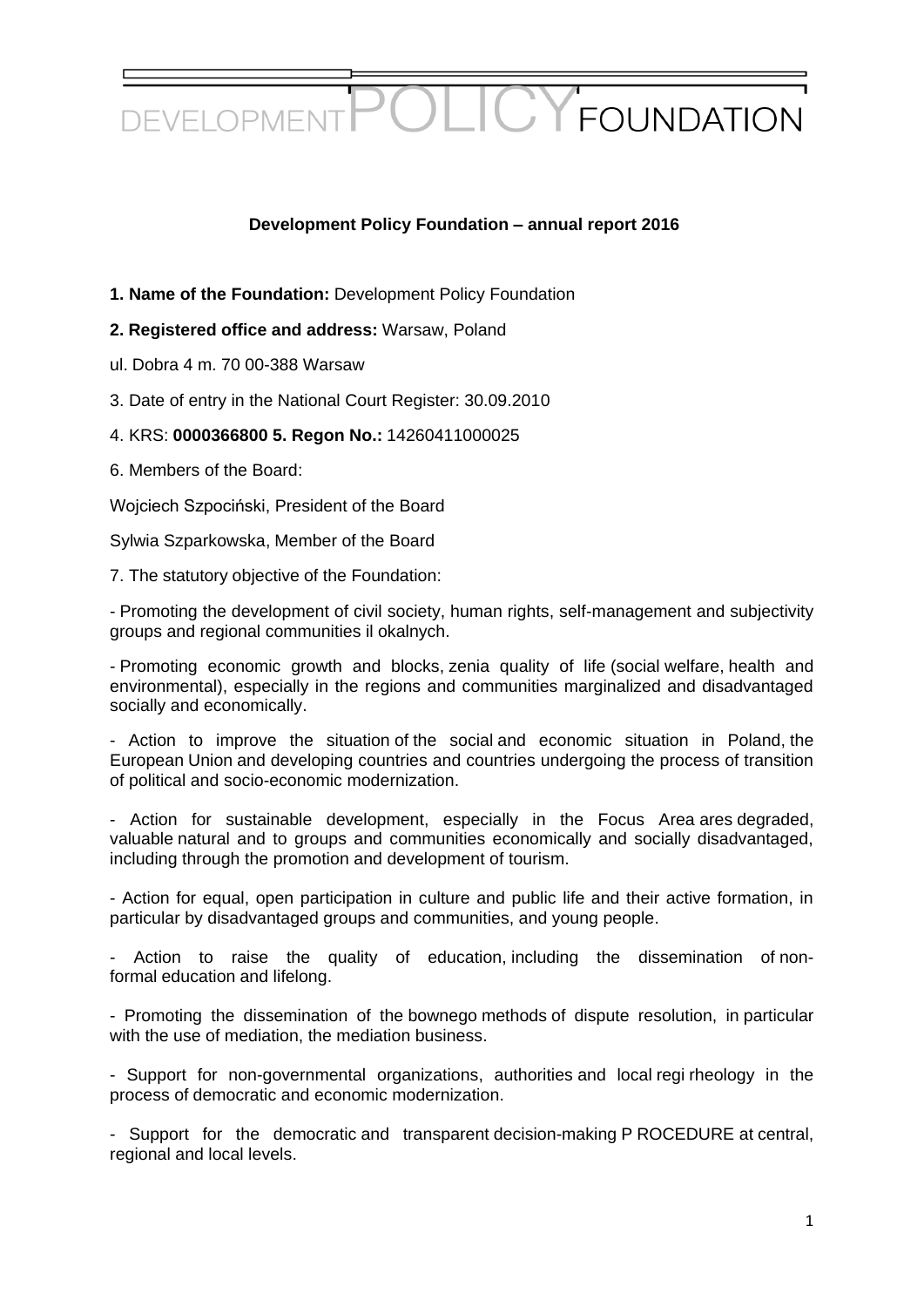- Dissemination of knowledge on policy and development aid, contributing to its enhancement of its effectiveness and ownership, and support for reflection and debate on international policy, especially the foreign policy of the Republic of Poland and the European Union.

 $\sum$ 

**FOUNDATION** 

- Action to increase the importance of the Republic of Poland and the European Union in the global international system.

- Supporting widely and in volunteering.

DEVELOPME

- Support for international and cross-border cooperation at central, regional and local level.

#### **7. Scope of statutory activity and realization of statutory objectives**

The Foundation pursues its objectives by:

- Creation, development and dissemination of studies, publications, studies on development policy, economy and sustainable development;

- Creating and sharing databases;

- Support for NGOs and local authorities in the effective use of available development assistance for them;

- Cooperation with individuals, national and foreign institutions conducting activities within the scope of the Foundation's activities;

- Collaboration with universities, central, regional and local authorities, organizations nongovernmental organizations, both in Poland and abroad;

- Collaboration with the media to promote development policy issues and sustainable development;

- organization of conferences, seminars, workshops, training sessions and study visits;

- Granting scholarships and organizing internships for both Polish and developing beneficiaries.

The most important activities of the Foundation which fulfill the Foundation's objectives:

 **Social Slow Food Georgia:** Durable and effective income sources for the social integration disabled and sociall s disfranchised from TEMI Community; Donor organization: Polish Aid & Aid Japan & SDC; [www.temi](https://translate.google.com/translate?hl=pl&prev=_t&sl=pl&tl=en&u=http://www.temi-community.com)[community.com](https://translate.google.com/translate?hl=pl&prev=_t&sl=pl&tl=en&u=http://www.temi-community.com) & [www.fpr.org.pl](https://translate.google.com/translate?hl=pl&prev=_t&sl=pl&tl=en&u=http://www.fpr.org.pl) , 2014 - ongoing

The project aims to support social empowerment in rural areas of Kakheti region through the creation of a culinary bike-route and a summer restaurant in Temi, Gremi. It aims to extend the social and professional activation of Temi residents with the help of participation in the production and sales of regional products. The realization of this project is a measure of financial stability for Temi. The objectives were achieved by creating bike routes in Kvareli municipality through vineyards and villages; establishing bike rental places and service; Opening a fully equipped summer restaurant. Project was accompanied by seminars and workshops of Polish entrepreneurs, tourism management, basics of slow food, marketing of local / regional / traditional products. A study tour to Poland for Temi team was organized which helped in transferring good practices and know-how in the mentioned fields.

 **CHINA Incubator Project:** Rural Support Center for Non-Governmental Organizations of the Chinese State, Including re-granting for social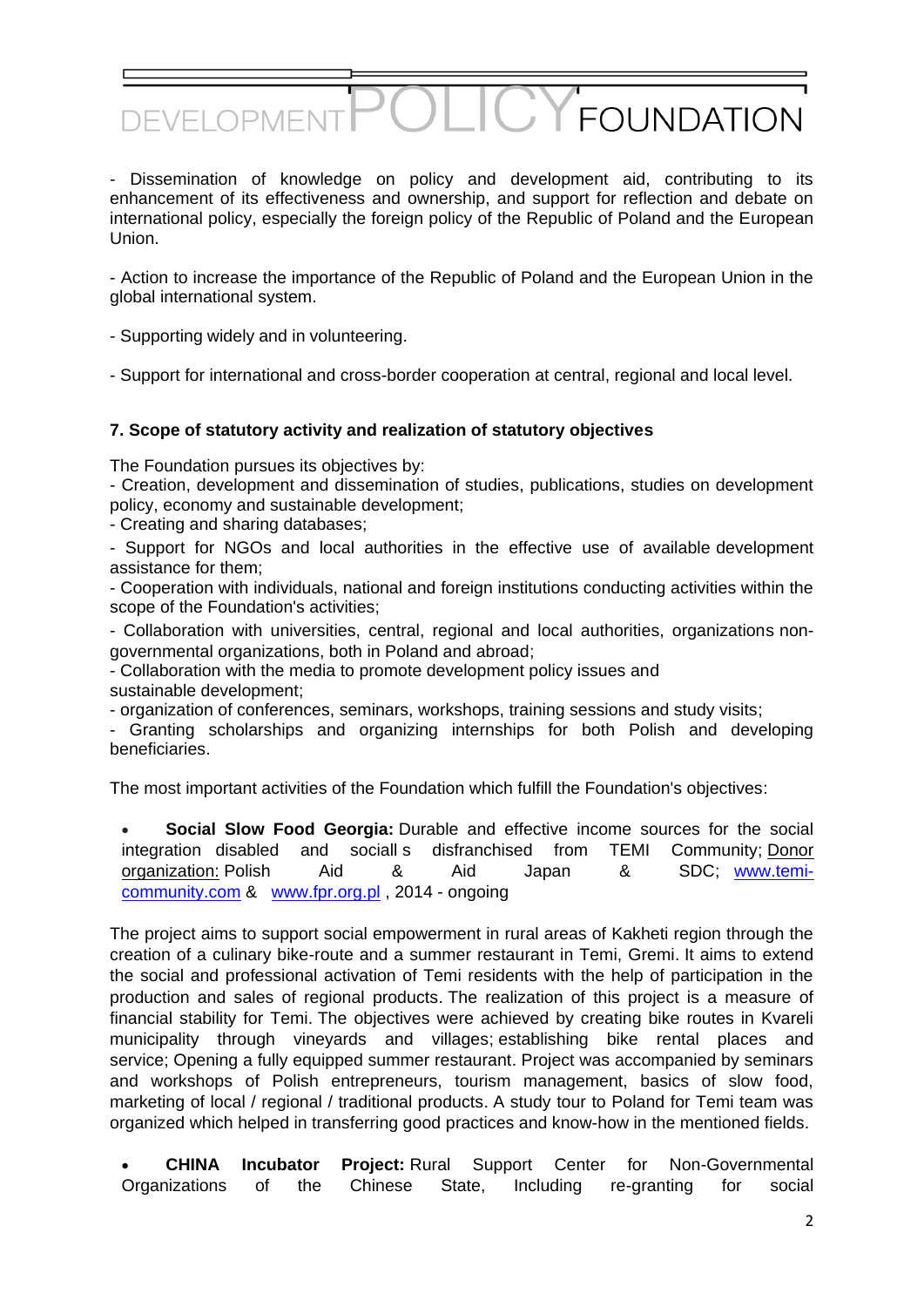## FOUNDATION DEVELOPME

businesses, **Myanmar,** Donor Organization: UNDEF [www.chin.ngo](https://translate.google.com/translate?hl=pl&prev=_t&sl=pl&tl=en&u=http://www.chin.ngo) [&www.fpr.org.pl](https://translate.google.com/translate?hl=pl&prev=_t&sl=pl&tl=en&u=http://www.fpr.org.pl) ; 2016 ongoing

Support and training for grass-rout NGO from China State (sensitive area / high risk of child labor, deprived in Myanmar due to ethnical and religious discrimination) together with smallgrants action and tutoring (incl. bridge support, EU expert on-line support), elaboration of manuals and glossaries + direct grant designing support. The project addresses multiple beneficiaries, including work on empowerment, fighting drug trafficking, reconciliation, ecology, social issues including child poverty and mother and child health. A study tour to Poland and Estonia, drafted on detailed analysis of participants was provided within the project.

 **Universal Design Praxis:** Empowering Disadvantaged Groups: Charrette & Live LAB & Investments; NED 2016/17; Community Association of Kairouan, **Tunisia;** Donor organization: EuropeAid[,www.fixkairouan.org](https://translate.google.com/translate?hl=pl&prev=_t&sl=pl&tl=en&u=http://www.fixkairouan.org) , 2017-ongoing

Encouraging political & social and economic empowerment and activation of disadvantageous & disfranchised groups and communities of Central Tunisia, Promoting of political, social and economic rights of People with Disabilities and Their practical enforcement via social entrepreneurship schemes, Promoting women's rights & gender mainstreaming and Their equal Stake in all aspects of political, social and economic life. Fighting any displays of gender-oriented violence;

 **Arch & Engineering LAB:** Practical Implementation of Polish businesses and creative technical solutions in the public space of **Ukraine;** Donor Organization: Ministry of Foreign Affairs of Poland, [www.fpr.org.pl](https://translate.google.com/translate?hl=pl&prev=_t&sl=pl&tl=en&u=http://www.fpr.org.pl) & [www.garnank.org](https://translate.google.com/translate?hl=pl&prev=_t&sl=pl&tl=en&u=http://www.garnank.org) & [www.soeasty.eu](https://translate.google.com/translate?hl=pl&prev=_t&sl=pl&tl=en&u=http://www.soeasty.eu) 2016 - November 2017

Implemented in sensitive area / South Ukraine: development and testing of multiple consultancy tools: on-line tools, on-line voting based on social media promotion, charrette: in family event formula and children architectural workshops, international student architectural workshops. Dissemination and promotion of several consultation tools among NGO and LA / lobbing for participatory budgeting + need analysis for UKR LA and NGO. Dnipro River was lighted, refurbished and revitalized alongside the modern architecture project (innovative architectural tools / non-formal education for students). Mentoring and tutoring by professionals for students. The project was financed under Polish MFA program: promotion of Polish innovative and creative businesses. More on Garnank.org and Facebook: Garnank and So Easily Architectural Workshops (educational site on architecture).

 **Integrated Rural Social Entrepreneurship Support Program:** CSOs & State PWDs Care Facility: Svir & Komarovo, **Belarus,** Donor Organization: Ministry of Foreign Affairs of Poland **and and Polish** Ai[dwww.dominternatsvir.org](https://translate.google.com/translate?hl=pl&prev=_t&sl=pl&tl=en&u=http://www.dominternatsvir.org) and [www.facebook.com/masterskie.doma.internata](https://translate.google.com/translate?hl=pl&prev=_t&sl=pl&tl=en&u=http://www.facebook.com/masterskie.doma.internata) , [www.fac](https://translate.google.com/translate?hl=pl&prev=_t&sl=pl&tl=en&u=http://www.facebook.com/maisterni.pukhavichy) [ebook.com/maisterni.pukhavichy](https://translate.google.com/translate?hl=pl&prev=_t&sl=pl&tl=en&u=http://www.facebook.com/maisterni.pukhavichy) 2012 - 2016

Program to support and develop PwD (mentally challenged, neurological and psychiatric problems). Under the program several rehabilitation pilot workshops were established (ceramics, music therapy, horti-therapy, manual and art-therapy workshops), the tutors were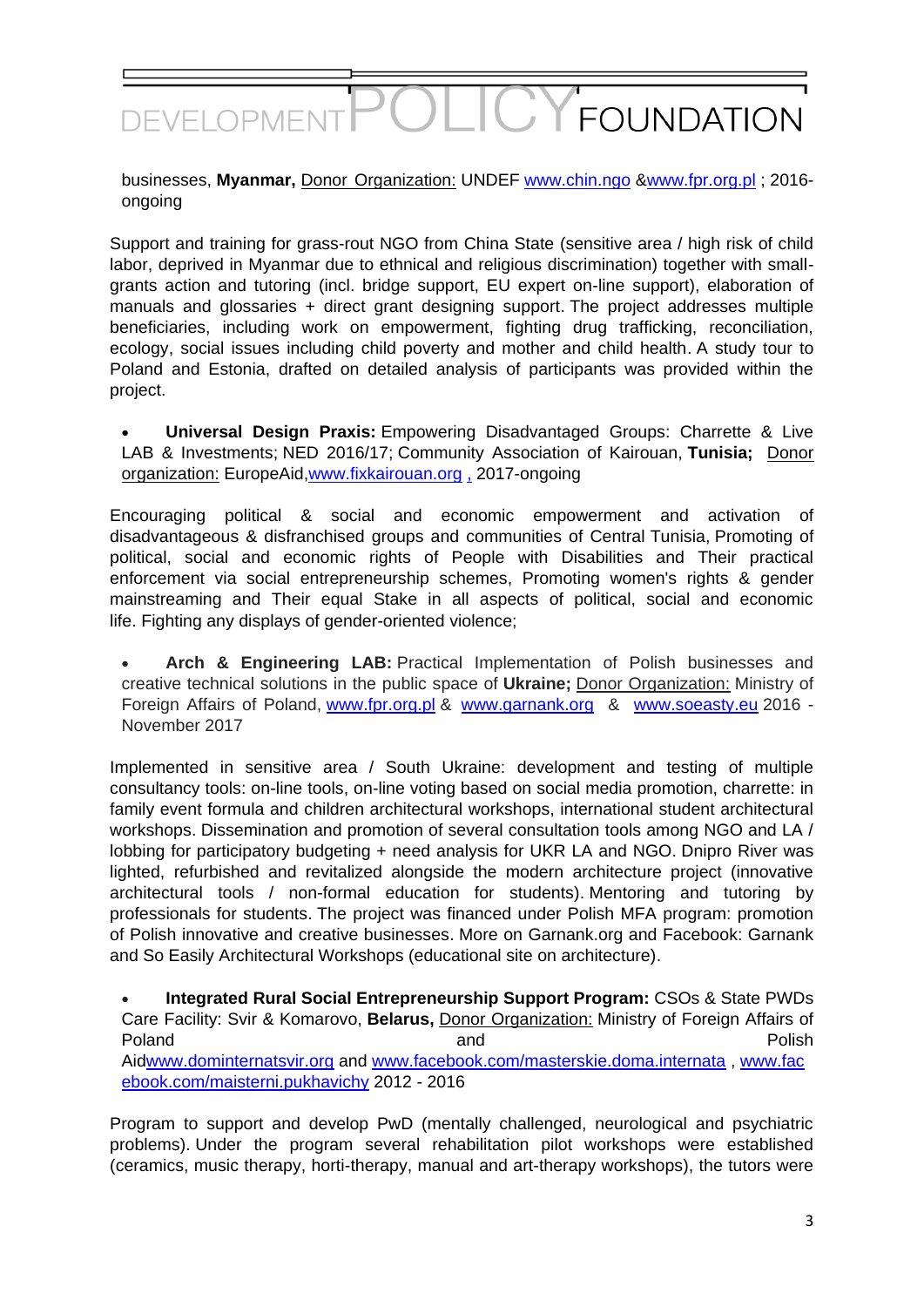## $\overline{C}$ FOUNDATION DEVELOPMEI

trained, a sustainable voluntary program was established. Problems of PwD were envisaged as well as the programs were promoted.

 **Vartekili:** a Laboratory of Urban Actions. Joint activities for a multi-ethic suburbs of Tbilisi, **Georgia** [www.lamazikalaki.eu](https://translate.google.com/translate?hl=pl&prev=_t&sl=pl&tl=en&u=http://www.lamazikalaki.eu) & [www.fpr.org.pl](https://translate.google.com/translate?hl=pl&prev=_t&sl=pl&tl=en&u=http://www.fpr.org.pl) & [www.soeasty.eu](https://translate.google.com/translate?hl=pl&prev=_t&sl=pl&tl=en&u=http://www.soeasty.eu) Donor Organization: Solidarity Fund PL 07 - 11.2016

Implemented in sensitive area / working with ethnical minorities, refugees, children in risk of exclusion. Project implemented in the suburban area (post-soviet degraded blocks of Varketili district). Development and testing of multiple consultancy tools: on-line tools, on-line voting based on social media promotion, charrette: family event formula and city game on ecological problems, student architectural workshops. Dissemination and promotion of several consultation tools among NGO and LA / lobbing for mainstreaming local / suburban problems. The consultation process with the implementation in Lilfe-Lab architectural workshop formula: a children's playground was built in the district with participation of the local society. (Innovative architectural tools / non-formal education for students). Mentoring and tutoring by professionals for students. More on lamazikalaki.org and Facebook + SoEas  $+$  v  $FB$ 

 **New educational paths in Ishkashim School of Volunteering** as a way to support Gulu Giyoh organization in its work for local development. **Tajikistan, Donor Organization: Solidarity** Fund PL, Estonian Ai[dwww.gornobadakhshan.org](https://translate.google.com/translate?hl=pl&prev=_t&sl=pl&tl=en&u=http://www.gornobadakhshan.org)

Voluntary programs to protect local unique culture were created and supported (transport, board - due to high prices within the region). Tutors of the programs were identified and paid. The workshops were equipped (natural herbs / traditional medicine, musical instruments, clay). The project was paralleled by the DPF strategic partner Peipsi CTC from Estonia - as a result a local women cooperative for handicraft was established, trained and equipped with the necessary tools. The program is followed by trainings and study tours to EU to train leaders in public fundraising (application drafting) to ensure the sustainability of the actions.

 **Construct the change.** Citizen monitoring in Hola Prystan, boost for social engagement. **ukraine,** Donor Organization: Visegrad Fund, [www.gopriplus.org](https://translate.google.com/translate?hl=pl&prev=_t&sl=pl&tl=en&u=http://www.gopriplus.org) and Facebook + Gopri, 2015-2016,

Implemented in sensitive area (war risk, terrorism risk, refugees from Crimea): Multiple consultancy tools implementation (on-line tools, on-line and off-line voting for problems / address to LA, charrette). International architectural professional workshops have been provided. Trainings for NGOs and LA, implementation of open consultancy (family event formulas). EU best practices promotion - in cooperation with Partners: International Center for Transition (Hungary), Pedal Consulting (Slovakia), Institute for European Policy Europeum (Czech Republic) Regional Development Center Top-KAYA (Ukraine).

International architectural workshops for students / consultations with local communities and opinion leaders. Workshops in Life-Lab formula: followed by the implementation of the selected intervention in public space and with social participation. Creation of Facebook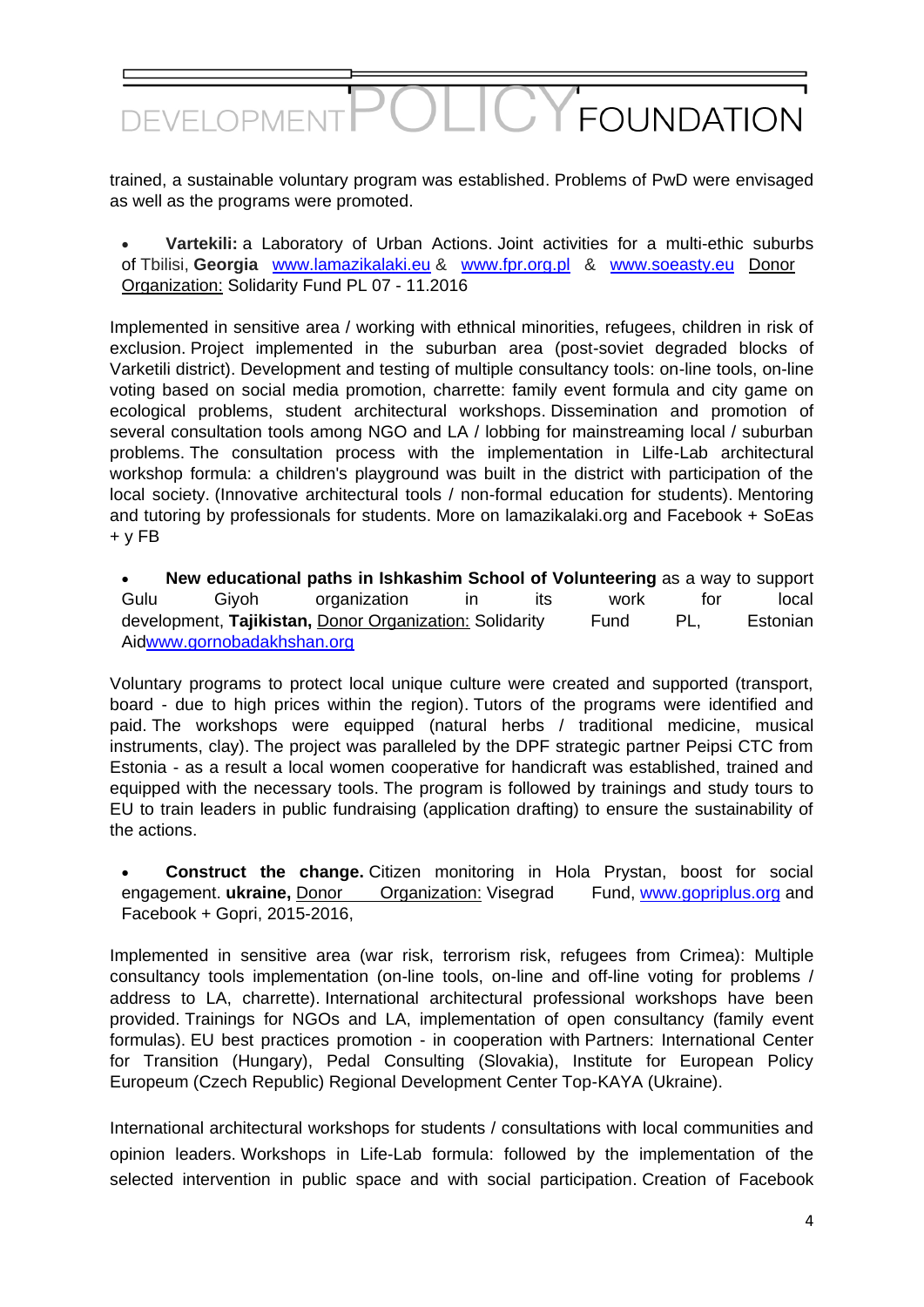

group: Soeas + y and web [www.soeasty.eu](https://translate.google.com/translate?hl=pl&prev=_t&sl=pl&tl=en&u=http://www.soeasty.eu) - informal education for architecture and design students about quality of public space.

## **8. The most important legal events in the activities of the Foundation in 2016.**

In the above period there were no significant legal changes in the Foundation

## **9. According to the National Court Register, the Foundation conducts business activity in the following areas:**

• works related to the renovation and restoration of historical sites and buildings,

- Printing and reproduction of recorded media,
- tourist accommodation and short-stay accommodation,
- other accommodation,
- food service activities,
- publishing,

• activities related to the production of films, video recordings, television programs, recordings sound and music,

- activities in the field of sound and music recordings,
- broadcasting and broadcasting activities,
- information service activities,
- rental and management of own or leased real estate,
- management advice,
- other technical studies and analyzes,
- research in various social sciences and humanities,
- advertisement,
- market research and public opinion,
- other professional, scientific and technical activities,
- employment-related activities,
- the activities of tour operators,
- activities in the field of tourism ic information,
- photocopying, document preparation and other specialist services
- office support activities
- activities related to the organization of congresses, conferences and symposia,
- extramural forms of education,
- activities supporting education,
- creative activities related to culture and entertainment,
- the activities of libraries, archives and museums and other cultural activities,
- activities of other member organizations, not classified elsewhere,
- other d CTIVITIES services, nec

- the leading activity is concerning, publishing, business information service, other professional, scientific and technical (advice, consultancy), activities related to the organization of congresses, conferences and symposia, other service activities, not classified elsewhere (translation)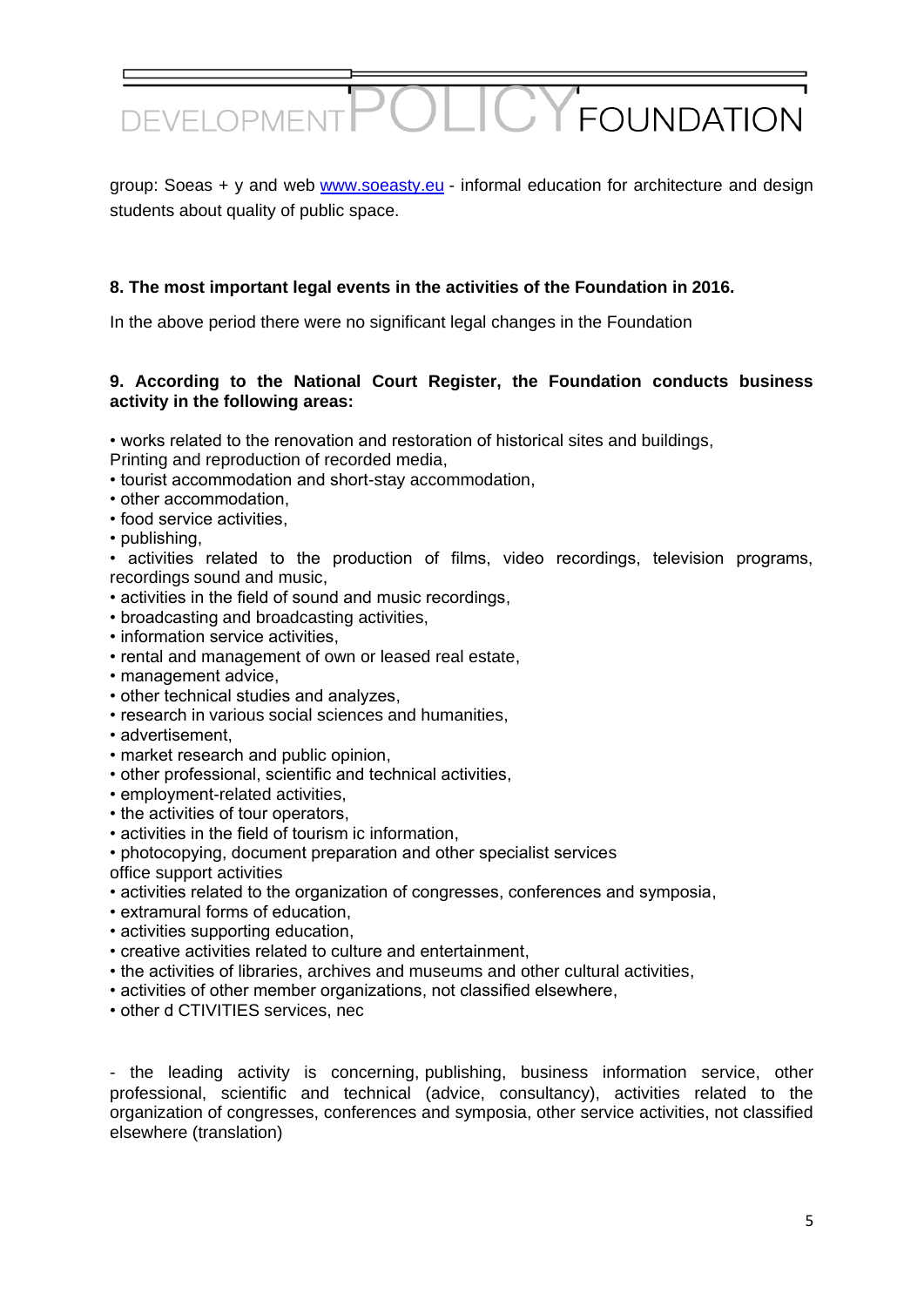## $\bigcap$ **Y** FOUNDATION **DEVELOPME**

## **10. Resolutions of the Board of the Foundation**

Resolutions of the Board in 2016 concerned:

- adoption of the rules of circulation of documents in the Foundation
- authorization to coordinate projects
- adoption of financial and annual reports for 2015
- cooperation with accountant Maria Kobus
- cooperation with volunteers
- correction of the content report for 2015

The adopted resolutions are annexed to the report.

## **11. Financial data (based on the additional information)**

#### **The amount of income earned in 201**6 **with separation of their sources**

#### **Paid benefits provided by the Foundation within the framework of the statutory objectives, taking into account the costs of these benefits**

The Foundation did not conduct statutory activity for consideration.

#### **The Foundation makes annual declarations of PIT-4R, PIT-8AR and CIT-8.**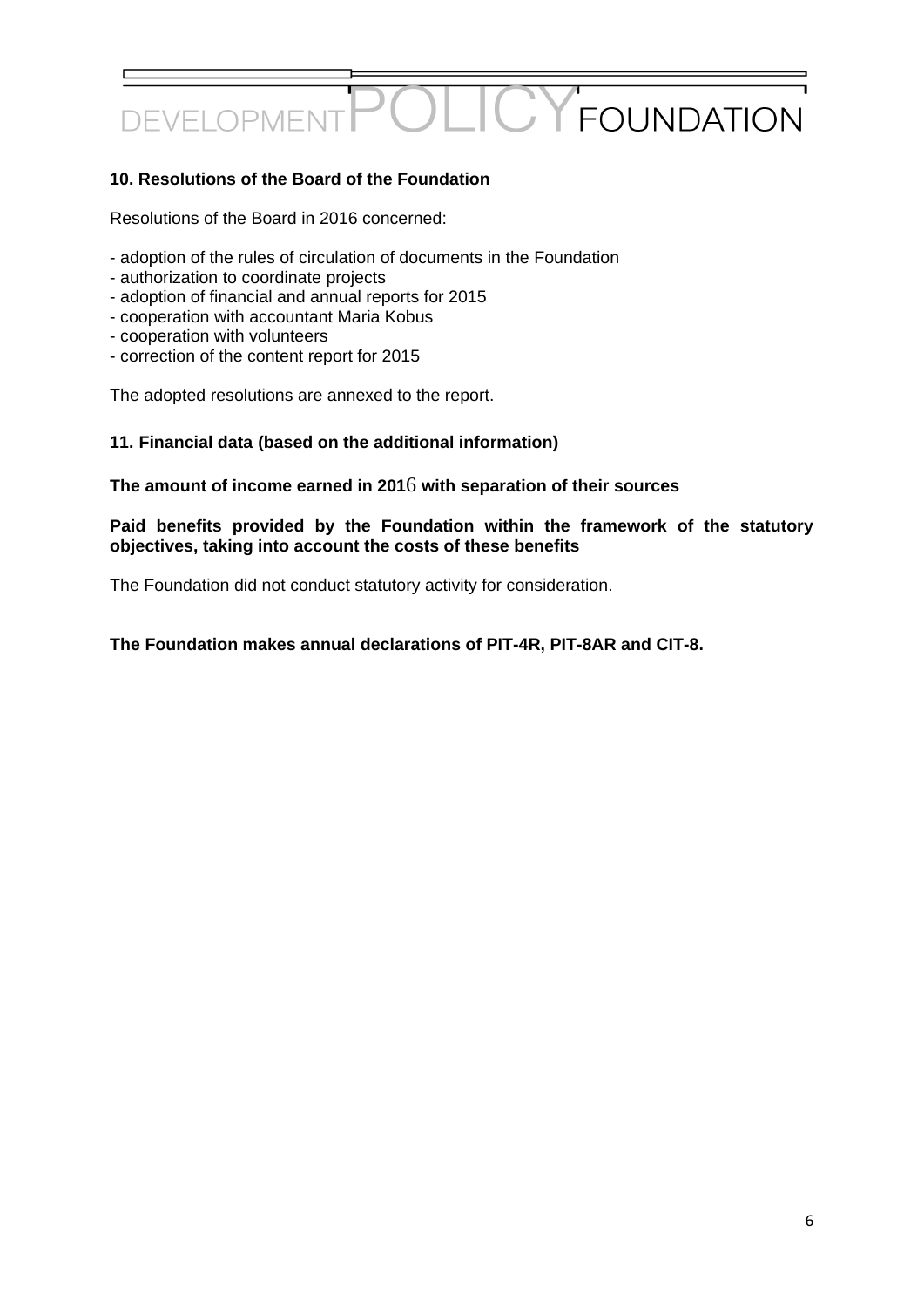

## **Minutes of the Management Board meeting**

#### **Foundation for Development Policy**

**based in Warsaw**

#### **of 30.01.2016**

The Management Board of the Development Policy Foundation at its meeting on 30.01.2016 adopted the following resolutions:

Resolution No. 1 of the Management Board of the Development Policy Foundation dated 30.01.2016 on the circulation of documents and settlement rules in the Foundation.

The Foundation's Board of Directors adopts the rules of circulation of documents in the Foundation in the content in accordance with the annex to the resolution.

The resolution was adopted unanimously

The meeting was closed.

Appendices: Circulation of documents and settlements

## **Minutes of the Management Board meeting**

## **Foundation for Development Policy**

## **based in Warsaw**

## **of 01.06.2016**

The Management Board of the Development Policy Foundation at the meeting on 01.06.2016 adopted the following resolutions:

Resolution No. 1 of the Management Board of the Development Policy Foundation dated 01.06.2016 on the coordination of projects:

1. Keeping accounting records in the Foundation The Management Board decides to entrust Maria Kobus, the chief accountant. Accounting costs will be settled on invoices.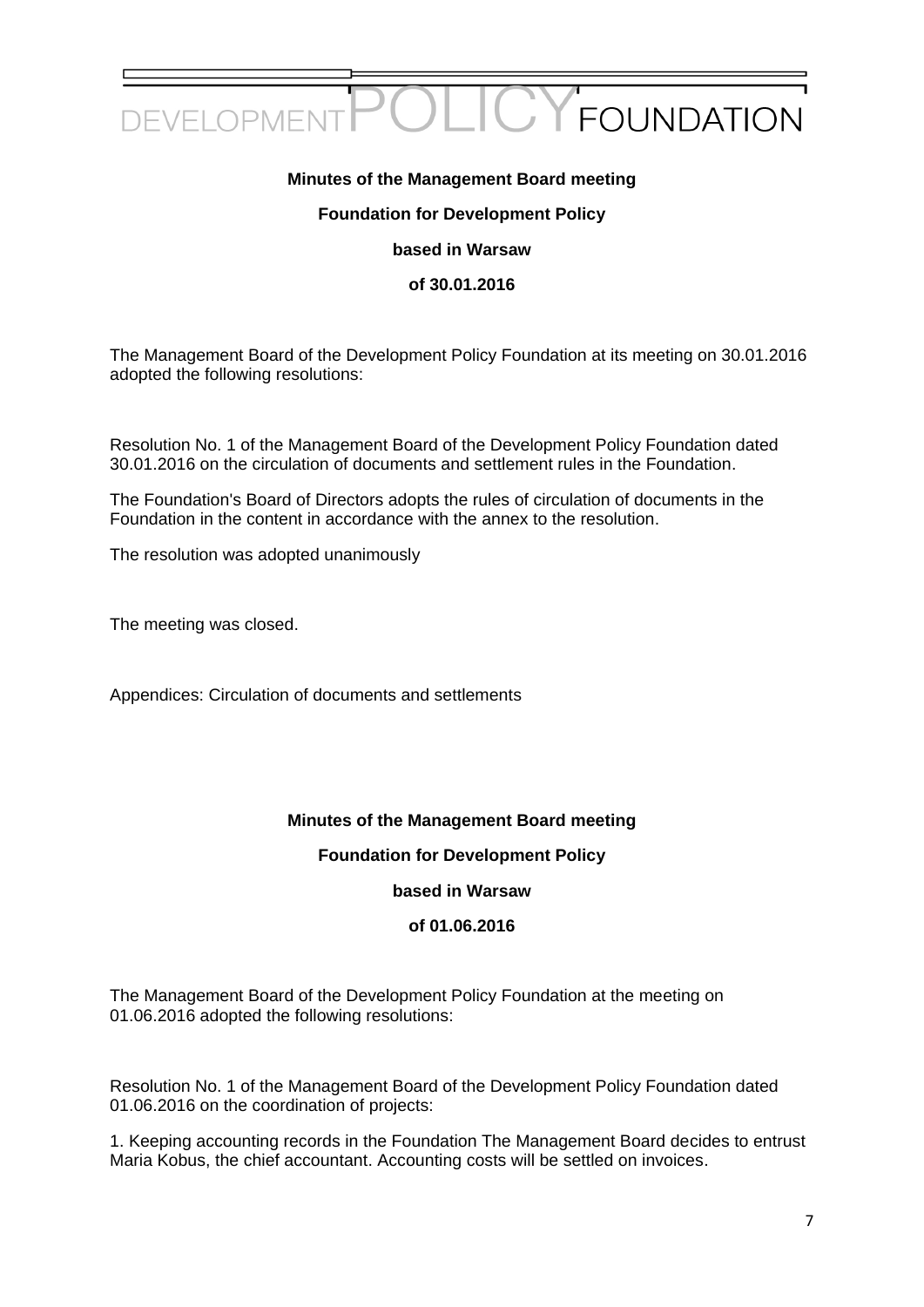# **FOUNDATION** DEVELOPMI

2. The resolution was adopted unanimously.

Resolution No. 2 of the Management Board of the Development Policy Foundation dated 01. 06. 2016

1. The Board of the Foundation decides volunteer cooperation with the following persons: Anna Adamczyk, Joanna Kawalec, Karol Szparkowski, Kamil Miklaszewski, Wojciech Szpociński, Sylwia Szparkowska, Kamila Szparkowska, Aleksandra Piasecka, Zuzanna Szpocińska and Aleksandra Szpocińska.

2. Those persons will perform the tasks for the benefit of the Foundation, free of charge, on a voluntary basis, in the area entrusted to them. The Foundation will provide them with the means necessary to perform the tasks.

3. Voluntary cooperation does not exclude the separate conclusion of works contracts for tasks, in a separate area than voluntary work.

4. The resolution was adopted unanimously

The meeting was closed

## **Minutes of the Management Board meeting**

## **Foundation for Development Policy**

#### **based in Warsaw**

#### **of 01.0 6 .201 5**

Foundation Board at a meeting of the Development Policy 01.0 5 .2016 adopted the following resolution:

Resolution No. 1 of the Board of Development Policy 01.0 5 .2016 on the coordination of projects:

1. Project "Vartekili Urban Action Lab. Shares of Urban Laboratory for wieloetenicznego suburbs of Tbilisi. Foundation of International Solidarity from the Ministry of Foreign Affairs coordinator Sylwia Szparkowska

2. Moldovan Culinary Trails. Microinvestments, promotion, registration. Poland Assistance from the Ministry of Foreign Affairs is coordinated by Tomasz Frączkiewicz

3. The space really is common. The young Polish architects for an inclusive culture in Moldova. K oordynuje Anna Adamczyk. Promesa 2017 MKiDN